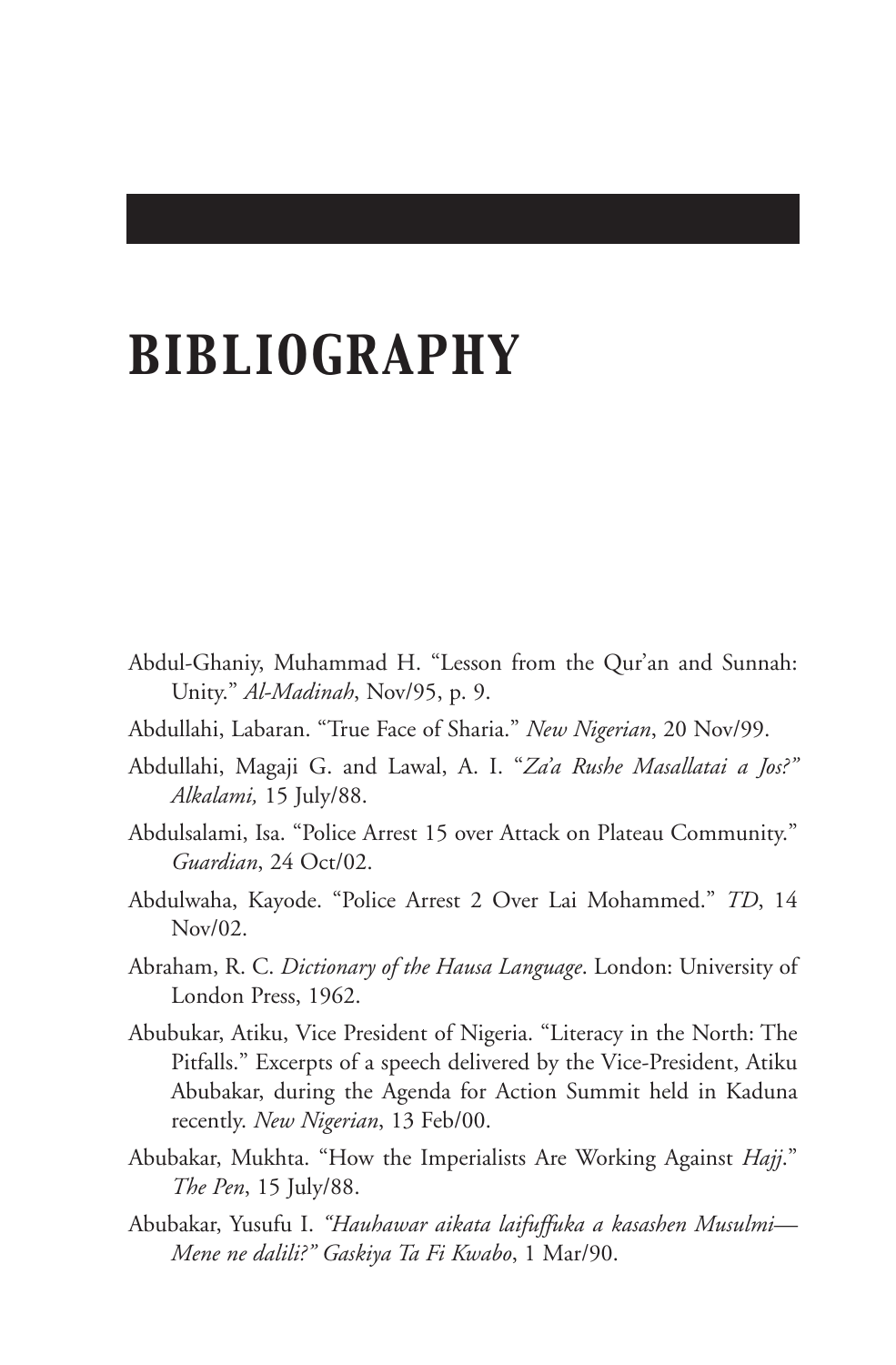- Abubakre, R. D. "Islamic Nostrum for Religious Tolerance in the Polity of a Multi-Religious State: The Nigerian Experience." In Sam Babs Mala and Z. I. Oseni, eds., *Religion, Peace and Unity in Nigeria*. Proceedings of the Nigerian Association for the Study of Religions. N.d. but 1985 or later.
- Adamu, Marwan M. "How Sharia Was Robbed." *New Nigerian*, 30 Dec/99.
- Adegbite, Abdul-Lateef. *Human Rights in Islamic Law*. Unpublished paper presented at the International Seminar on Islamic Law Held at the Institute of Administration, Ahmadu Bello University, Zaria, April/76.

———."Sharia in the Context of Nigeria." In *The Sharia Issue: Working Papers for Dialogue*. Published by A Committee of Concerned Citizens, n.p., 2000, pp. 57-81.

———.*The Constitutional and Legal Status of Sharia in Nigeria*. Paper presented at a Special Seminar on Sharia, Organized by the Nigeria Inter-Religious Council (NIREC), Abuja, Nigeria, 21-22 June/00.

- Adekunle, Adebisi. "Sharia Riots Vicious—House of Reps." *New Nigerian*, 24 Feb/00.
- Adele, Wale. "Hands off Pilgrims' Airlift, FG Told." *New Nigerian*, 23  $\text{Iuly}/01$ .
- Aderibigbe, Yinka, et al. "Government Deploys Troops to Quell Lagos Clashes." *Guardian*, 5 Feb/02.
- Adewole, Adebol. "Weakening the Weaker Sex." *TELL*, 27 Dec/99, pp. 9-19.
- Ado-Kurawa, Ibrahim. *Sharia and the Press in Nigeria: Islam versus Western Christian Civilization*. Kano: Kurawa Holdings Ltd., 2000. This book was discovered too late to be used for this volume, but it covers much of the same materials and is useful as a single-volume Muslim discussion of the major issues.
- Ahmed, Akbar. Narrator in the video *The Last Crusade*. Date and name of publisher unknown.
- Akhaine, Saxone and others. "Suspects in Kaduna Riot Face Trial Today." *Guardian*, 25 Nov/02.

<sup>———,</sup> and Dadzie. "Soldiers Arrest Sharia Scribe over Kaduna Riot." *Guardian*, 2 Dec/02.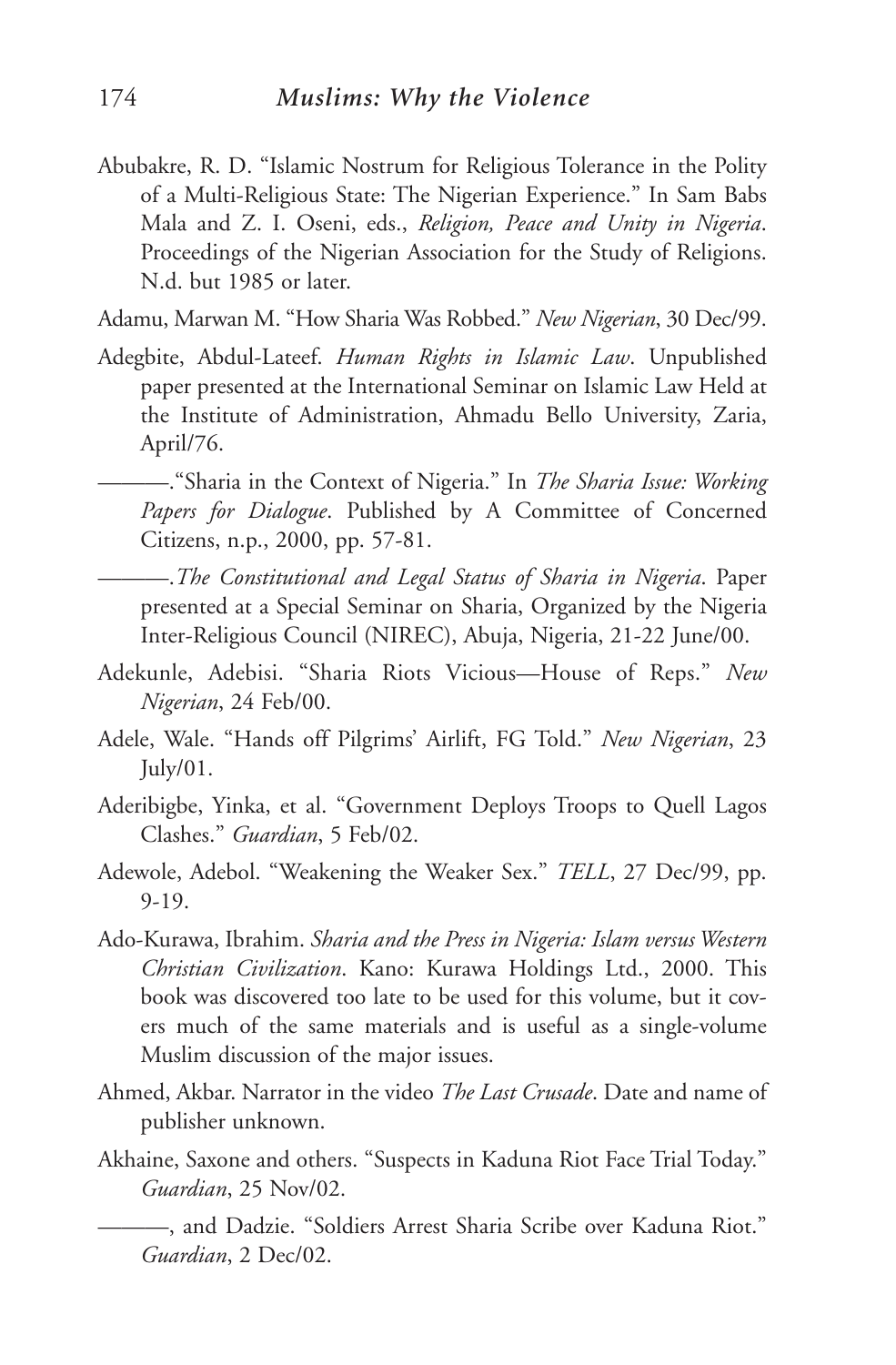———. "Group Pledges to Expose Sponsors of Kaduna Riots." *Guardian*, 6 Dec/02.

- Akpaka, Amuzie. "Stamping out the Scourge." *This Week*, 6 Apr/87, pp. 16-23.
- 'Ali, Maulana M. *The Religion of Islam: A Comprehensive Discussion of the Sources, Principles and Practices of Islam*. Lahore: Ahmadiyyah Anjuman Isha'at Islam, 1950.
- Ali-Agan, Muhammad Y. "Commendable: The New Initiatives in Changing the Nurses Uniforms." *The Pen*, 27 Jan/89, p. 10. Appendix 2.
- Anyikwa, Levi. "Cleric Wants Alleged Killing of 20 Students Probed." *Guardian*, 1 Oct/02.
- Anonymous. "Nigeria: The Third Decade of Independence." *Radiance,* a magazine published by MSS, Zaria, No. 4 (No date given), pp. 7-13

———. "Iran: Anniversary of a Revolution." *Radiance*, No. 4 (No date given), pp. 28-30.

———. "*Atiku Ya Fayyace Matsayin Gwamnati kan Hajji*." *Gaskiya Ta Fi Kwabo*, 30 May/01.

———. "Don't Withdraw from *Hajj*, FG Told." *New Nigerian,* 16  $\text{July}/01.$ 

- Ansar-Ud-Deen Society of Nigeria. Communique. *National Concord*, 17 Apr/88.
- Atterbury, Anson P. *Islam in Africa: Its Effects—Religious, Ethical, and Social—upon the People of the Country*. New York: Negro Universities Press, 1899 and reprinted 1969.
- Awowede, Obed. "Cover Story." *TELL*, 6 Mar/00, pp. 15ff.
- Babarinsa, Dare. "*Allahu Akbar! Allahu Ak-war!*" *TELL*, 28 Oct/91, pp. 12-16.
- Badamasuyi, Jawayriyya. "Awake: Muslim Women." *The Pen*, 15 Apr/91, p. 7. Appendix 3.
- Bangash, Zafar. "Understanding the Hypocrisy of the US—the Rogue Superpower or 'Shaytan-e Buzurg.'" *Crescent International*, 16 Apr/00.
- Bello, I. I. "Hello Bush!" *The Pen*, 27 Feb/89, p. 13.
- Ben-Akpen, Anietie. "Govt Pledges to Save Amina from Stoning as Miss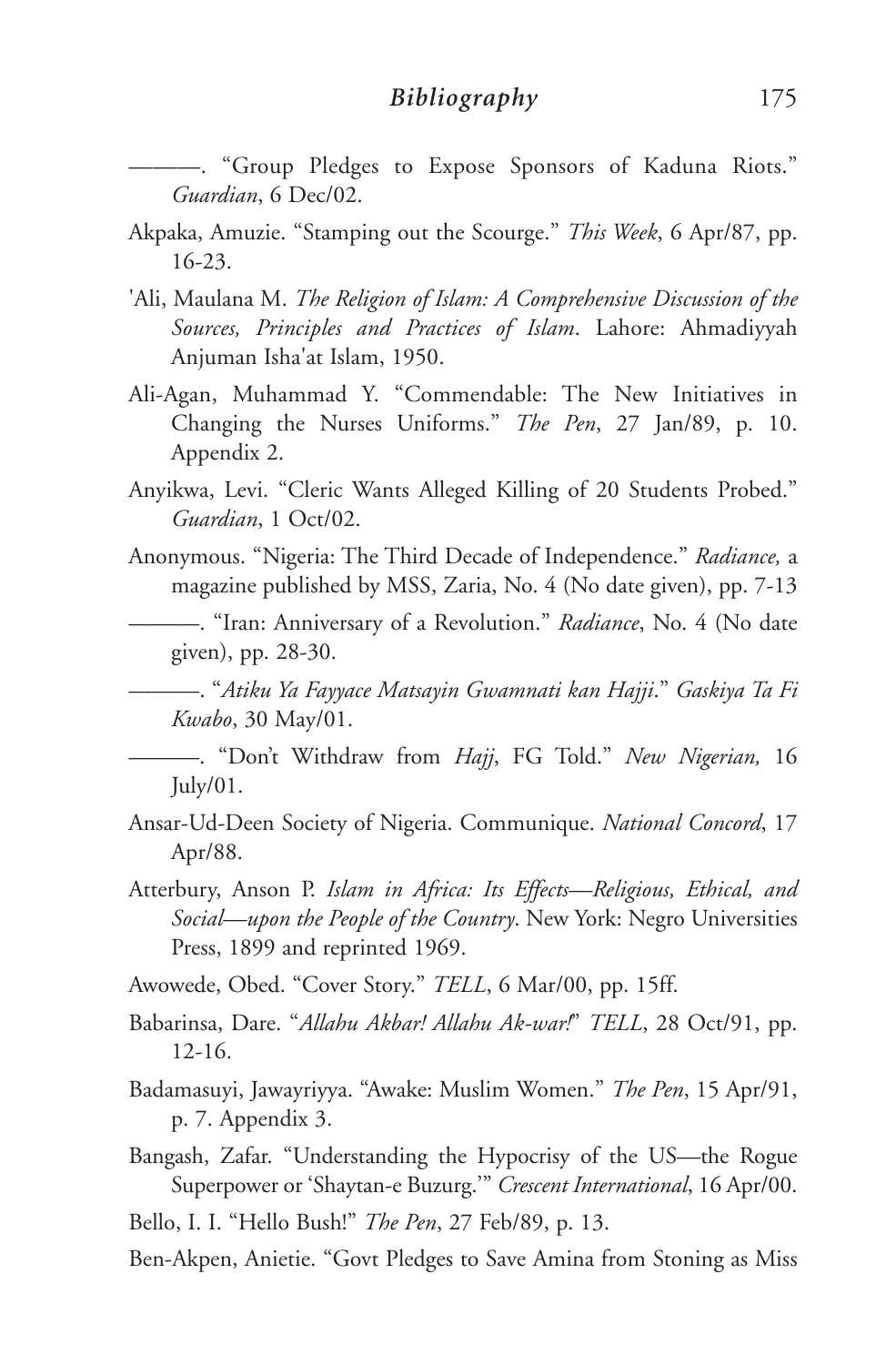World Contestants arrive tomorrow." *Guardian*, 11 Nov/02.

- Bobboyi, Hamid. "Secularism and Islam in Nigeria." *The Pen*, 30 Dec/88, p. 5; 13 Jan/89, p. 5.
- Bodansky, Yossef. *Bin Laden: The Man Who Declared War on America*. Roseville, California: Prima Publishing, 1999.
- Boer, Jan H. *Missionary Messengers of Liberation in a Colonial Context: A Case Study of the Sudan United Mission*. Amsterdam Studies in Theology, Vol. 1. Amsterdam: Rodopi, 1979.
- ———. *Missions: Heralds of Capitalism or Christ?* Ibadan: Daystar Press, 1984.

———. *Christianity and Islam under Colonialism in Northern Nigeria*. Jos, Nigeria: ICS, 1988

———. *Christians and Mobilization*. Jos, Nigeria: ICS, 1989.

———. *Caught in the Middle: Christians in Transnational Corporations*. Jos, Nigeria: ICS, 1992.

———. *The Prophet Moses for Today: 366 Social Biblical Meditations*. Jos, Nigeria: ICS, 1995.

———. "The Nigerian Christian–Muslim Stand-Off: Some Underlying Issues." *TCNN Research Bulletin*, Mar/00, pp. 4-23.

———. "The Nigerian Christian–Muslim Standoff: The Muslim Viewpoint." *Christian Courier*, 5 Feb/01, pp. 15-16.

———. "The Anatomy of Miss World." *Christian Courier*, 3 Mar/03, pp. 12-13.

———. "Nigerian Muslims and the Miss World Pageant." *TCNN Research Bulletin*, Mar/03, pp. 36-43. *Woord en Daad,* No. 386, Vol. 43, 2003. Companion CD-ROM, 2003.

———. www. SocialTheology. com.

———. Companion CD-ROM. This disk contains (1) the text of the entire series published so far; (2) volumes in process but not yet available to the public; (3) relatively rare Muslim and Christian documents that will not appear in the hard copy; (4) J. Boer, "Nigerian Muslims and the Miss World Pageant." *TCNN Research Bulletin*, Mar/03, pp. 36-43 along with articles on the same topic written by Nigerians; (5) articles on a variety of topics related to Muslim-Christian-secular issues, culled from an international variety of writ-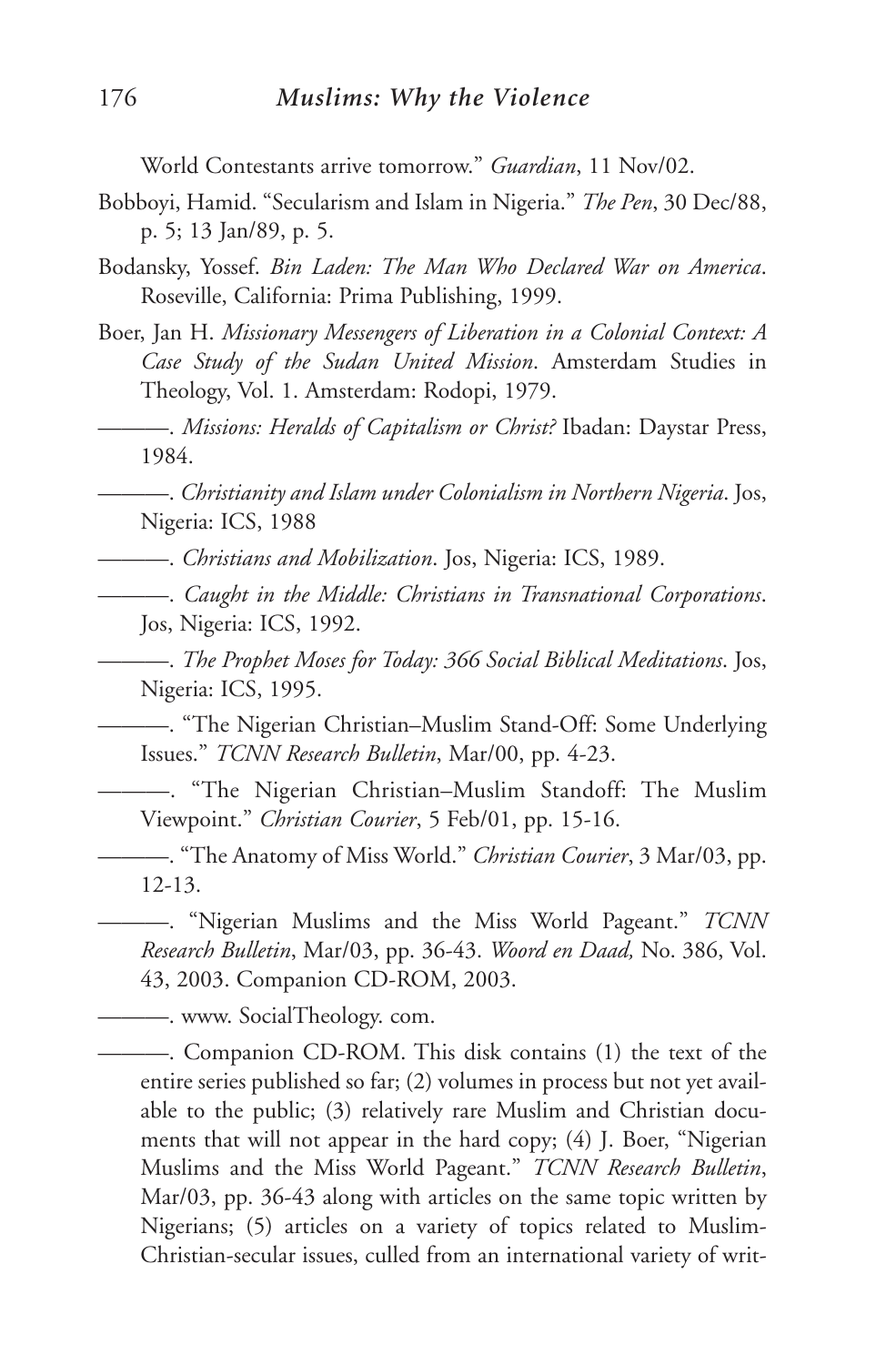## *Bibliography* 177

ers, some in different languages. The disk will continue to be updated and expanded as long as it sells. See <www.SocialTheology.com>.

- Buhari, Muhammadu. "Full Text of Buhari Speech in Sokoto." *Weekly Trust*, 29 June/01.
- Byang, Danjuma. *Shari'a in Nigeria: A Christian Perspective*. Jos, Nigeria: Challenge Publications, 1988.
- *Christian Courier.* "Islamic Dress Codes Imposed on Christian Schoolgirls and Nurses." 17 Nov/03.
- A Committee of Concerned Citizens. *The Sharia Issue: Working Papers for a Dialogue*. Published by the Committee, n.p., 2000.
- Compass Direct. "British, Nigerian Christians Launch Rights Initiative." <www.compassdirect.org>, 15 Dec/03.
- Dahiru, Umaru. "The Politics of Sharia." *New Nigerian*, 8 Dec/99.
- Dan-Bauchi, Aliyu I. M. "The Supremacy of Light over the Power of Darkness." *Leadership in Nigeria: An Analysis.* Kaduna, Nigeria: Christian Association of Nigeria, 1987 (?), pp. 48-65.
- Danbazau, Lawan. *Politics and Religion in Nigeria*. Kaduna: Vanguard Printers, 1991.
- Dangogo. *"Kisan Gillar da Bachama Suka Yi wa Musulmi cikin Karamar Hukumar Numan, Jihar Gongola." Alkalami,* 15 July/88.
- Daniel, Alifa. *The Guardian*, 27 July/00.
- Darsh, S. M. *Muslims in Europe*. London: Ta-Ha Publishers, 1980.
- Dauda, Aliyu. "The Dilemma Facing the Muslim Youths in Our Universities." *The Pen*, 1 July/88, p. 12; 15 July/88, p. 11.
- Davis, Joyce M. *Between Jihad and Salaam: Profiles in Islam*. New York: St. Martin's Press, 1997.
- Director, Osa. "The Hausa Fulani Own Tafawa Balewa Area." *TELL*, 8 Jan/96, p. 9.
	- ———. *"Sharia Akbar! Sharia Ak-bomb!!" TELL*, 15 Nov/99, pp. 12-18.
- Donohue, John J. and John L. Esposito (eds). *Islam in Transition*. New York: Oxford University Press, 1982.
- Fulata, Abubukar H. and Maiwada, Mu'azu, on behalf of 10 lecturers at ABU. "The Gulf War and the Liberation of the 3rd World." *The Pen*,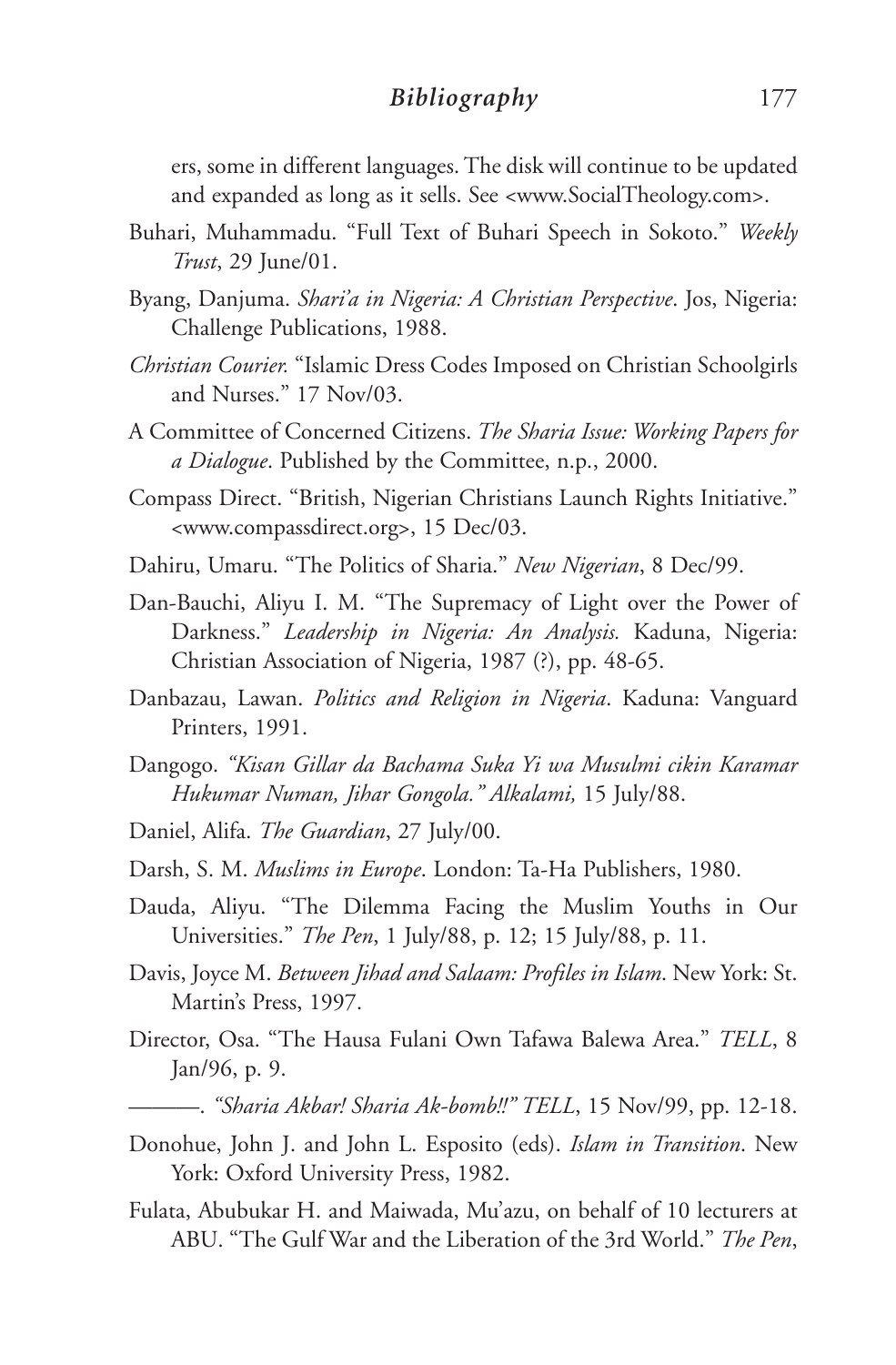15 Feb/93.

- Funtua, Umar Adamu. "Look into Katsina State Radio and Television Stations." *Weekly Trust*, 8 Mar/03.
- Gadam, Hassan A. *"Mene ne Gargajiya? Shugabanni Ku San Hakkin Allah a Kanku!" Gaskiya Ta Fi Kwabo*, 7 Oct/86.
- Gaya, Sani. "Look into *Hajj* Fares, FIN Pleads." *New Nigerian*, 23 Jan/96.
- Glynn, Patrick. *God the Evidence: The Reconciliation of Faith and Reason in a Postsecular World*. Rocklin, California: Prima Publishing, 1997.
- Gulloma, Abdullahi. "Adegbite Alerts on Plans to Disunite Muslims." *Weekly Trust*, 16 Nov/01.
- Gunter, Lorne. "Fear No Evil from Harry Potter." *Vancouver Sun*, Dec/01.
- Hardawa, Mu'azu. *"Yana so a hana mata zuwa aiki tsirara." Gaskiya Ta Fi Kwabo*, 1 Mar/90.
- Ibe, Paul and Oyerinde, Ahmed. "Buhari Makes Peace with Babangida." *TD*, 13 Jan/03.
- Ibrahim, Ishaya. "Agony, Misery of the Mayhem." *New Nigerian*, 27 Feb/00.
- Ibrahim, Saka. "Ex-PDP Chieftain Vows to Reveal 1999 'Northern Agenda.'" *TD*, 30 Dec/02.
- Ihariale, Mike. "Issues in the Obasanjo/Northern Caucus Pact." <www.gamj.com/NEWS1746.htm>.
- Ilelaboye, Jare. "Kuwaiti Delegation to Assist Katsina Islamic Varsity." *TD*, 22 July/02.
- Isaacs, Dan. "Kaduna: Nigeria's Religious Flashpoint." *British Broadcasting Corporation News*, 20 Dec/02.
- Isenyo, Godwin. "Babangida, Makarfi Support Creation of South Kaduna State." *Daily Times,* 17 Oct/02.
- Isyaku, Bashir. "Sakkwato: The Rape of a Caliphate." *The Pen*, 16 Dec/88.
- Jahun, Sadik D. "Shawarwari ga Hukumar 'MAMSER.'" *Gaskiya Ta Fi Kwabo*, 4 May/89.
- Jalingo, Binta F. *Married to Jesus: The Moslem Who Met Christ*. Jos, Nigeria: Foundation Books, 2001.
- Jalingo, Nasiru A. Yahya. "Taraba Television: Information or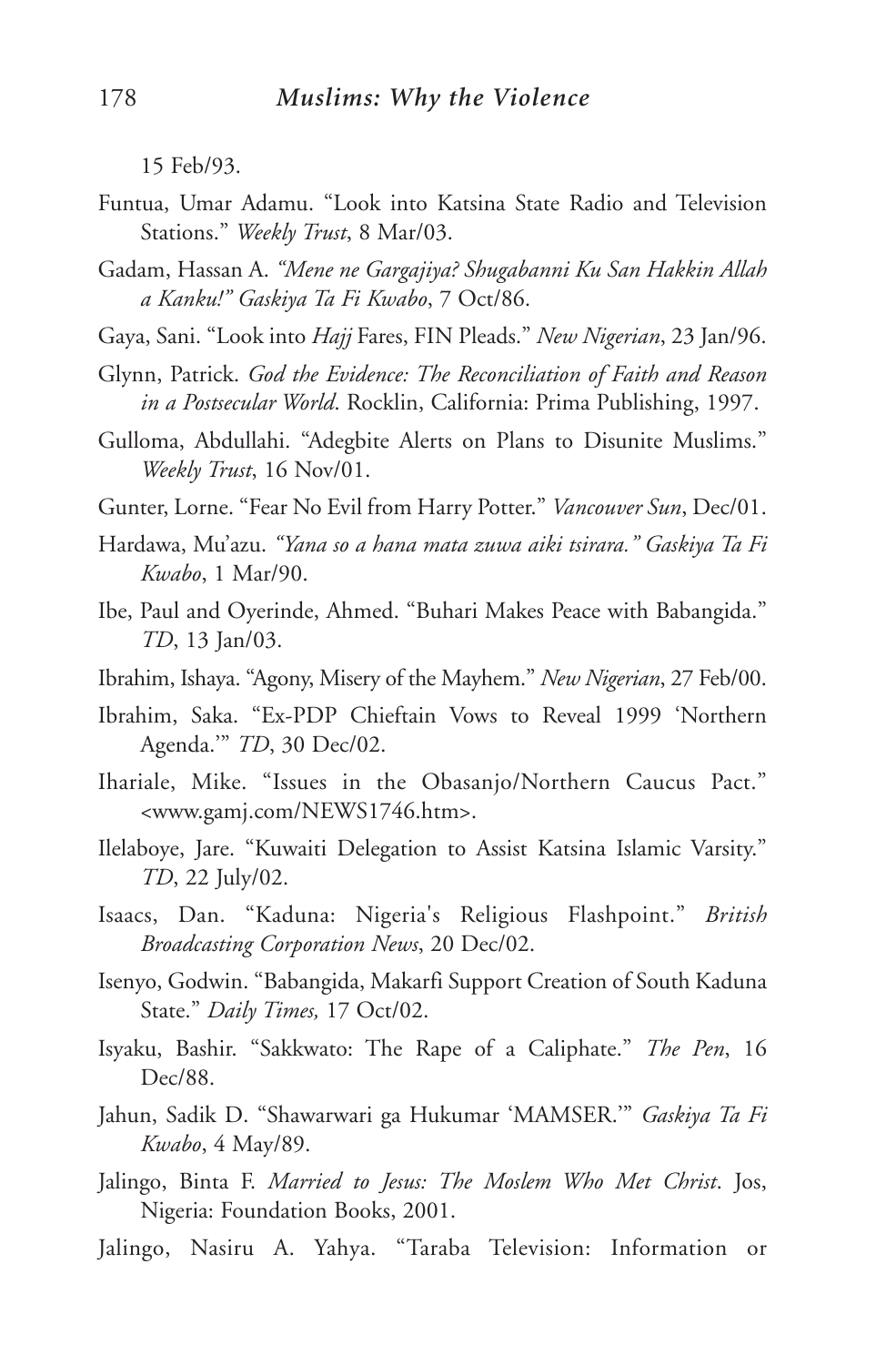Evangelism?" *Weekly Trust*, 8 Mar/03.

- Jega, Mahmud. "The Road to Hell." *Citizen*, 15 June/92, pp. 11-12, 14- 16.
- Kani, Ahmed M. "Secularism, Nationalism and Islam." *New Nigerian*, 21 Feb/86, p. 20.
- Kantiok, James B. *Muslims and Christians in Northern Nigeria: Political and Cultural Implications for Evangelism*. Unpublished doctoral dissertation, Fuller Theological Seminary, Pasadena, California, 1999.
- Kraemer, Hendrik. *The Christian Message in a Non-Christian World*. 1969.
- Kumo, Suleiman. "Sharia is Constitutional." *New Nigerian*, 9 Nov/99.
- Kukah, Matthew H. *Religion, Politics and Power in Northern Nigeria*. Ibadan: Spectrum Books, 1993.
- Ladan, Tawfiq. "Damaging the Nation's Morality." *The Pen*, 13 Jan/89.
- Lohor, Josephine. "1985 Coup: Forgive and Forget, Gowon Tells IBB, Buhari." *TD*, 22 Aug/02.
	- ———. "IBB, Na'Abba Support S/Kaduna State Agitation." *TD*, 14 Oct/02.
- ———. "FCE Zaria Crisis: Provost, Deputy Removed." *TD*, 15 Nov/02.
- Lunt, Theodore R. W. *The Story of Islam*. Rev. ed. London: United Council for Missionary Education, 1921.
- Mabdul, Muhammad A. "W.A.I.—An Islamic Viewpoint." *New Nigerian*, 18 July/86.
- Mackenzie, Hilary. "'Bring Victory,' Iraqis Told." *VS*, 21 Dec/02. Taken from *Southam News*.
- Madugba, Agaju. "Group Demands More Muslim Ministers, Advisers." *TD*, 28 July/03.

———. "I've Settled My Differences With IBB–Buhari." *ThisDay*, 7 Jan/04.

- Maier, Karl. *This House Has Fallen: Midnight in Nigeria*. New York: Public Affairs, 2000.
- Makera, Salihu I. I. *"A Inganta Hukumar Jiragen Sama ta Kasa Don Jigilar Alhazai." Gaskiya Ta Fi Kwabo*, 13 May/99.
- Malumfashi, Abubukar I. *"Hijab: Yadda Aka Gurbata Shi a Kasar Hausa."*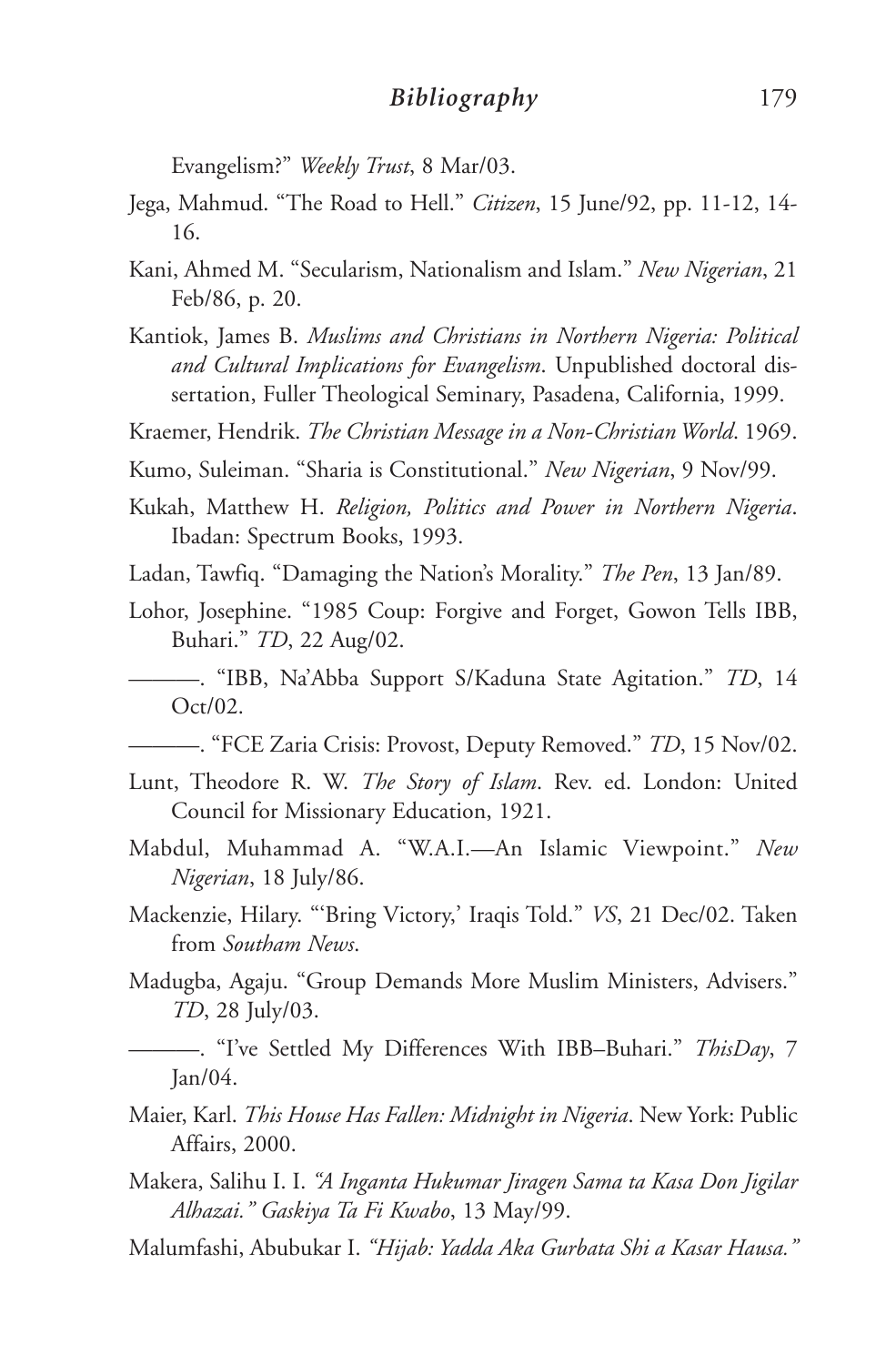*Alkalami,* 15 July/88.

- Malumfashi, Ibrahim I. *"Rikicin Kafanchan." Alkalami*, 15 July/88, p. 13. Appendix 4.
- Memon, Muhammad I. "*Hijab* and the Intention of Sharia." *New Nigerian*, 22 June/01.
- Minchakpu, Obed B. "Potiskum: Muslim Fanatics on Rampage." *TC*, 1/95, pp. 10-14.
- Mohammed, Lawal Y. "Letter to the Editor." *Citizen*, 15 June/92, p. 6.
- Muhammad, Kabiru. "Sharia: Test of True Federalism." *New Nigerian*, 17 Nov/99.
- Muhammad, Muhammad B. *"*Kare Gaskiya." *Alkalami*, 20 Jan/89.
- Muslim Students Society. "Submission of the Muslim Students Society (MSS) before the Committee Set up by the Kano State Government to Investigate Causes of the October 30th Disturbances in Kano." *Radiance*, No. 4, n.d., pp. 41-44.
- Nadwi, Syed A. H. A. Murad, Khurram, (ed). *Muslims in the West: The Message and Mission*. Leicester: The Islamic Foundation, 1983.
- National Institute for Policy and Strategic Studies (NIPSS). *Religious Disturbances in Nigeria*. Kuru, Nigeria: NIPSS, 1986.
- Naugle, David K. *World view: The History of a Concept*. Grand Rapids: Eerdmans, 2002.
- *Newswatch*. Miscellaneous editions.
- Nixon, John. "Where Is the Voice of Moderate Islam?" *Vancouver Sun*, 8 Jan/03.
- Nmodu, Danlami. "Our Escape from the War-Zone." *TELL,* 6 Mar/00, pp. 18-20.
- Nnanna, Ochereome. "Islamic Activism: After Gumi." *TSM*, 27 Sep/92, pp. 8-14.
- ———. "Yahaya Resumes Campaign for Islamic Revolution." *TSM*, 27 Sep/92, pp. 15-19.
- Nwezeh, Kingsley. "US-Iraq Not Religious, Says Minister." *TD*, 7 Feb/03.
- Ogbonnaya, Roland and Okon-Ekong. "British MP Pledges Support for Sacked Nurses." *ThisDay*, 2 Dec/03.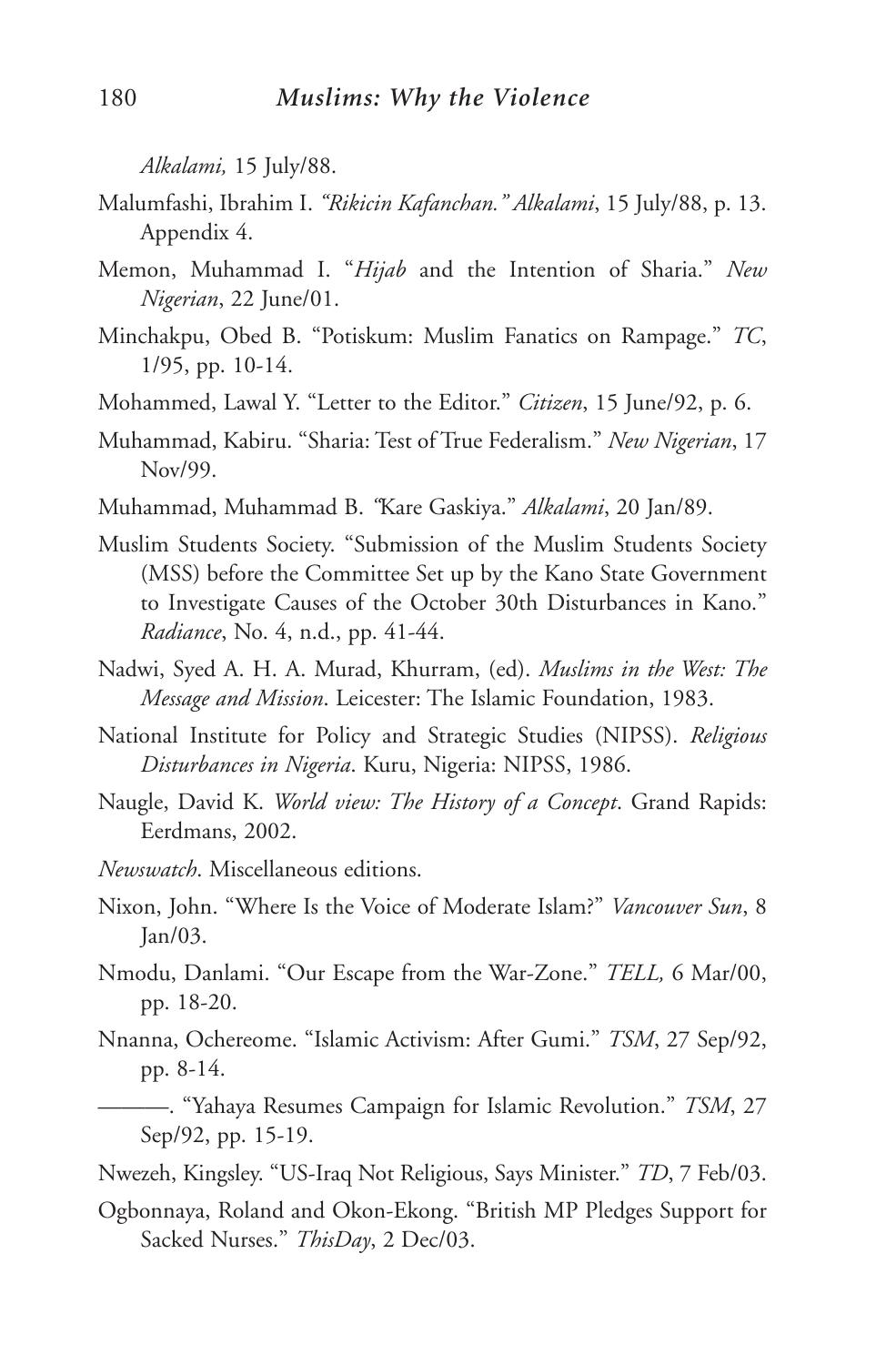- Omokhodion, Lawon and Eguabor, Ide. "We Must Enlighten the People." *This Week*, 6 Apr/97, p. 18.
- Orire, Abdulkadir. *Shariah: The Misunderstood Legal System*. Being the topic of the Paper Delivered During Nigeria Inter-Religious Council Meeting Held at Abuja on 21-23/June/00.
- Owuna, Usman. "Islam and Contemporary Ideologies." *Nigeria Standard*, 8 Aug/86.
- *Radiance*. A magazine of the Muslim Students Society, Zaria. No. 4, n.d.
- Rashid, Syed K. (ed). *Islamic Law in Nigeria: Application and Teaching*. Lagos: Islamic Publications Bureau, 1986.
- Rimaye, Musa A. "Crying Wolf Where There Is None." *Weekly Trust*, 29 June/01.
- Riyom, Mohammad D. *The History of Evangelist Mohammad Davou Riyom*. Jos, Nigeria: Self published stenciled booklet, n.d. but 1985 or later.
- Sabiya, Wilson and Eze, Kenneth. *Building a Church at Government House*. Letter from Christian Association of Nigeria to Governor Isah Mohammed of Gongola State, 9 Feb/89.
- Sadisu, Muhammad. "America Is Doomed." *The Pen*, 24 Feb/90, p. 3. Appendix 1.
- Sakkwato, Bello A, "Sharia in Zamfara: Problems and Prospects." *New Nigerian*, 5 Jan/00.
- Salihu, Ustaz S. "Why Do We Experience Fanaticism? A Muslim Perspective." See *The Second International Conference on Christian–Muslim Mutual Relations* below in this Bibliography. Pp. 109-112.
- Sanda, Umar. "Avoidable Carnage in Kaduna." *New Nigerian*, 27 Feb/00.
- Scott, H. S. "The Development of the Education of the African in Relation to Western Contact." *The Year Book of Education*. London: Evans Brothers, 1938.
- *The Second International Conference on Christian–Muslim Mutual Relations: Report and Papers of a Conference Initiated by the Lutheran Church of Christ in Nigeria and Sponsored by the Evangelical Lutheran Church in America.* Held in Miango, Plateau State, Nigeria, 11-16 Sept./95.

Shaw, Flora L. *A Tropical Dependency*. London: James Nisbet, 1905.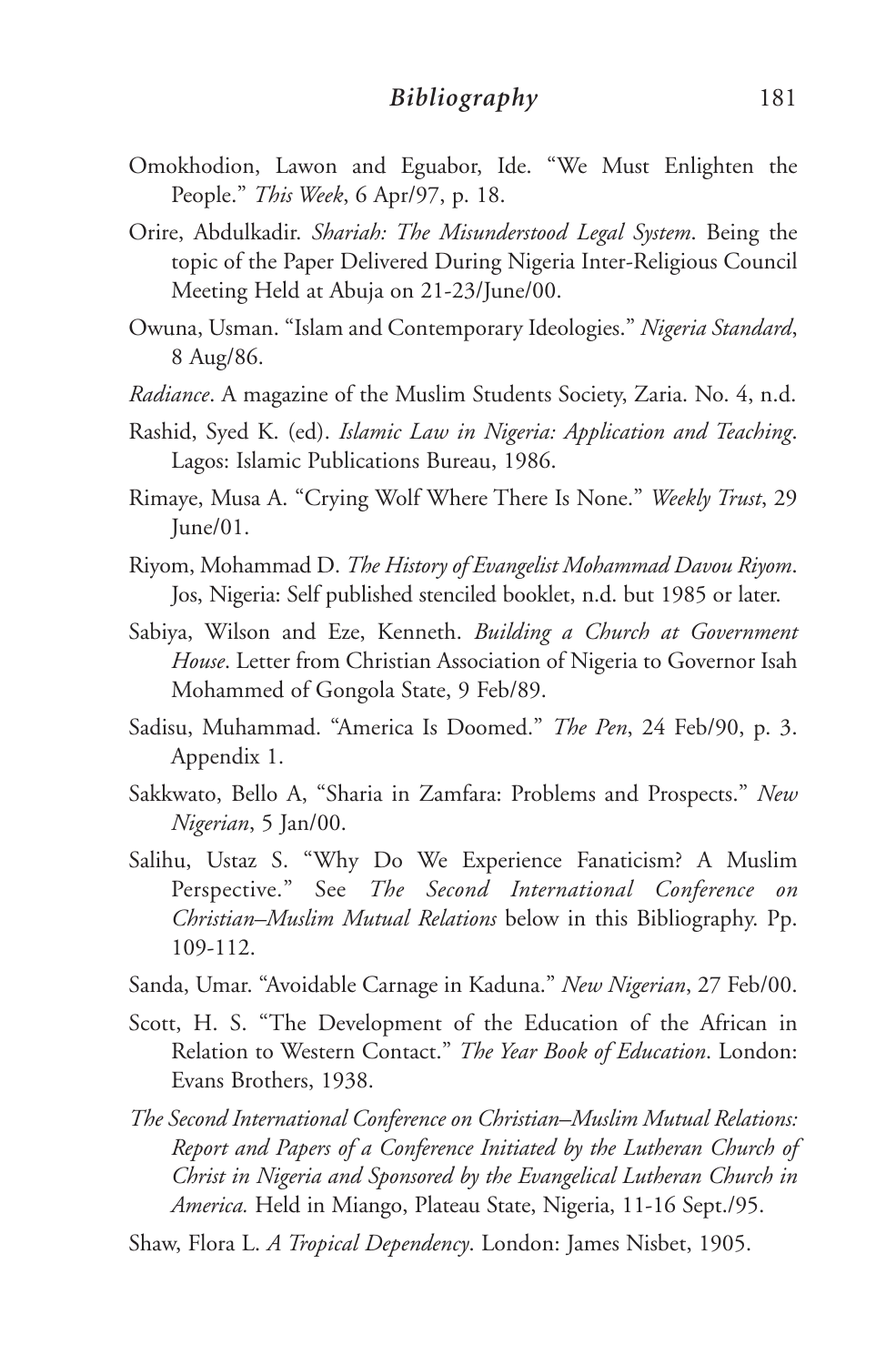- Shomotum, Muhammad B. "*Hijab*: A Must for Muslim Women." *The Pen*, 10 Mar/89. p. 10.
- Suleiman, Ibraheem/Ibrahim. *Islam, Secularism and Nigeria*. Paper delivered to the Muslim Forum, Ahmadu Bello University. March, 1986. Appendix 4 in Monograph 4.

———. *State and Religion in Nigeria: A Suggested Framework*. Commissioned paper submitted to the Political Bureau, Lagos. Zaria: Centre for Islamic Legal Studies, Ahmadu Bello University. May, 1986.

- Suleiman, Mohammed D. *Islamic Fundamentalism: The Shias in Katsina*. Conference on Islam and the History of Learning in Katsina State. Katsina, 11 May/92.
- Taiwo, Juliana. "Zamfara Pledges Support for Mathematical Studies." *TD*, 13 Nov/02.
- Takaya, B. J. and Tynden, S. W. (eds). *The Kaduna Mafia: A Study of the Rise, Development and Consolidation of a Nigerian Power Elite.* Jos, Nigeria: University of Jos, 1987.
- TEKAN. *Towards the Right Path for Nigeria*. Jos, Nigeria: TEKAN, 1987.
- Tofa, Bashir O. "The Divine and the Devilish." *The Pen*, 16 Dec/88, p. 7.
- Tom, Muhammad H. "Fundamental Human Rights: Evolution and Development." *New Nigerian*, 3 Jan/00, p. 20.
- Umar, Ibrahim M. "Sharia Respects Pluralism—Ibrahim Suleiman." *New Nigerian*, 2 Nov/99, p. 20.
- Usigbe, Leon "'Buhari Is Fascist, Doesn't Forgive,' Says Balarabe Musa in Comments over Apology Letter." *Vanguard*, 21 Nov/02.
- Usman, M. T. "FG, Don't Hands off *Hajj* Operations." *New Nigerian*, 28 June/01.
- Usman, Yusufu B. *For the Liberation of Africa*. London: New Beacon Books, 1979.
- ———. (ed). *Political Repression in Nigeria*. Kano: Bala Mohammed Memorial Committee, 1982.
- ———. *The Manipulation of Religion in Nigeria*. 1977-1987. Kaduna: Vanguard Printers, 1987.
- *Weekly Trust*. Miscellaneous editions.
- Yahaya, Bashir. "Sharia: The Misunderstood Concept." *New Nigerian*, 3